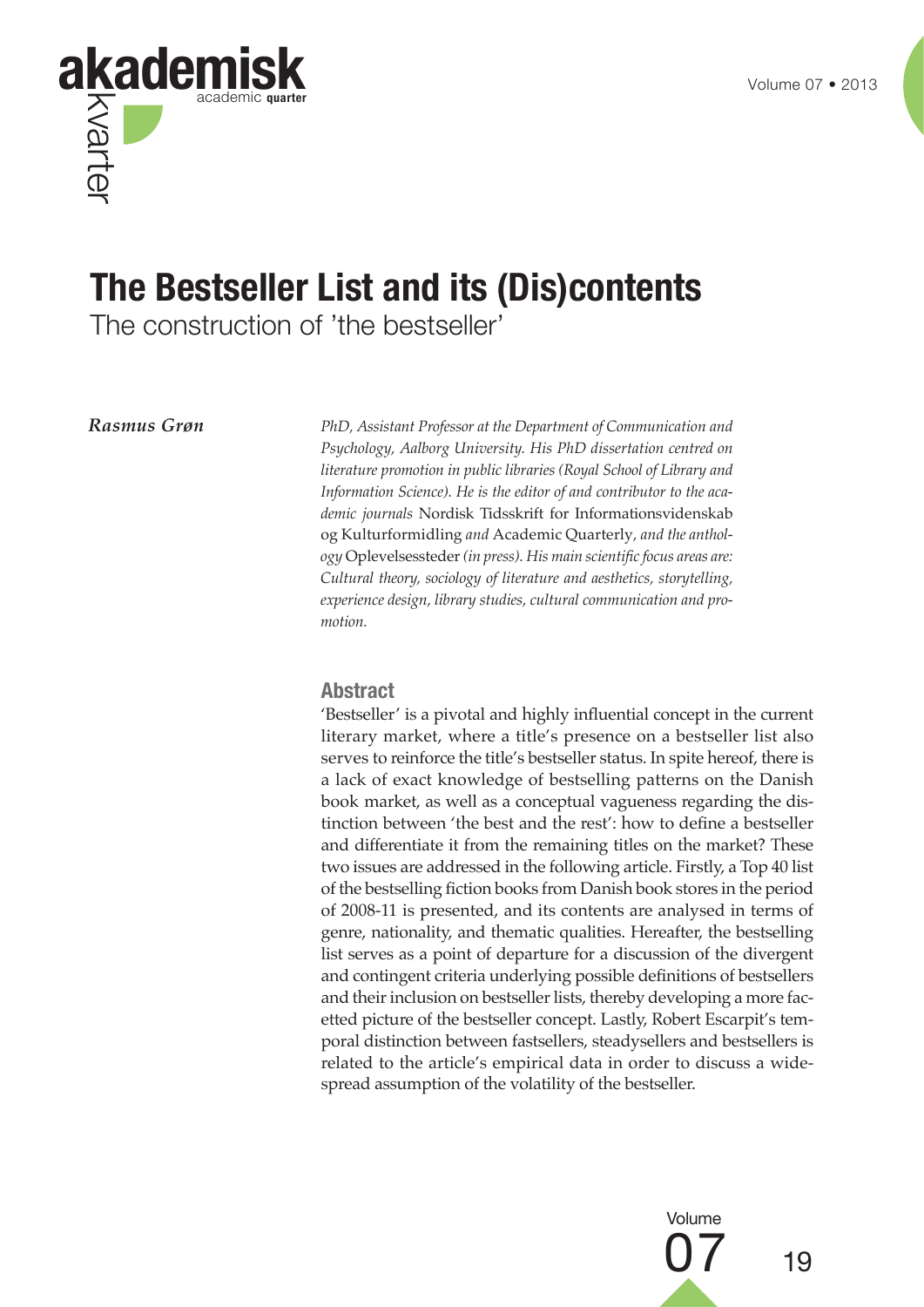

*Keywords* Bestseller concept, Bestseller lists, Literature Sociology, Book Market, Book Statistics.

#### **Introduction**

'Bestseller' is a pivotal concept in the current literary market, where publishing houses are increasingly concentrating their editorial and promotional efforts on the publication of potential bestsellers (Thompson, 2010; Todd, 2006; Schiffrin, 2000). And apart from large sales figures, appointed 'bestsellers' typically attract a disproportionate amount of public attention (Berglund, 2012), while the 'bestseller' status is widely exposed as a promotional paratextual 'brand', for example, in advertisements and on book covers.

Thus, the naming of 'Bestsellers' is not merely a descriptive utterance about consumption of literary texts; it is also a *performative utterance* that stimulates attention. This self-perpetuating, promotional quality of the concept relies heavily on *bestseller lists* that authoritatively communicate the bestseller status of certain literary works:

The bestseller list is as much ahead of the event as behind it, and exists to *create* as much as to record them. It is dynamic not passive; an engine, not a catalogue. It belongs to the publicity rather than the accounting department of the trade. (Sutherland, 2007, p. 34, original emphasis)

But in spite of its cultural impact, the status of the bestseller currently remains unclear in especially two respects. Firstly, there is a lack of exact knowledge on current bestselling patterns of the Danish book market. Secondly, there is a need for critical perspectives on the definition *and delimitation of the bestseller*. Studies on specific bestsellers generally deal with 'spectacular megahits' (Hall, 2012, p. xvii) and 'hyper bestsellers' (Berglund, 2012); a narrow elite of undisputed bestsellers (mostly of a global range), leaving the question of how to actually define a bestseller, and differentiate it from the remaining titles on the market largely untouched.

In the following pages, these two issues will be explored in a heuristic study on *adult fiction bestsellers*. The data material for the study consists of statistical reports on the sales of Danish book stores made by Nielsen Bookscan (hereafter NB) in cooperation with the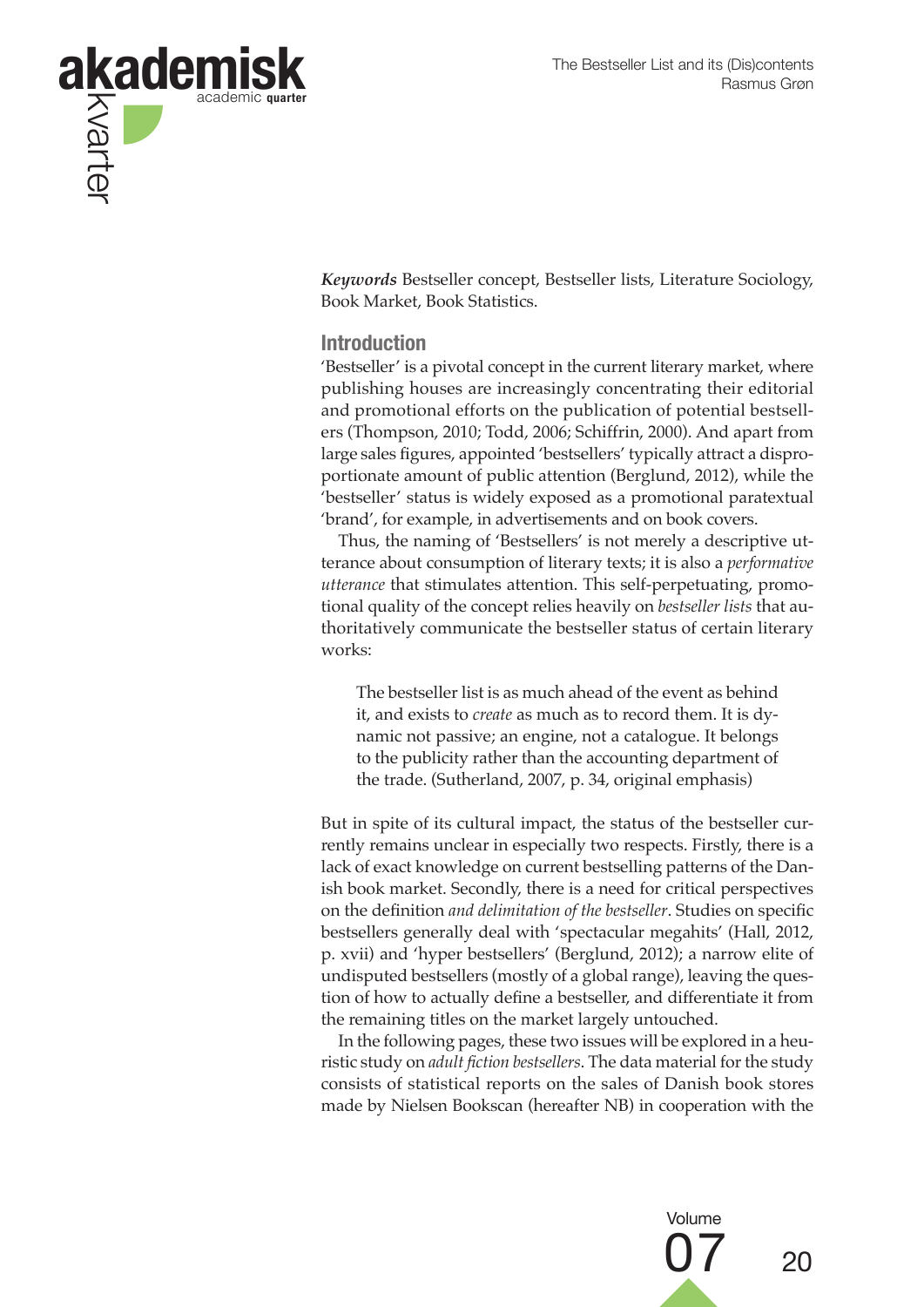

Danish Book Trade Association ('Boghandlerforeningen') during the period of 2008-11 (until week 40).

This study claims to gain new territory as the topic scarcely has been researched in a Danish context<sup>1</sup>, partly because systematic bestseller studies historically has been impeded by an absence of sufficiently valid and detailed data (Handesten, 2010). The available material of recent years consists mainly of broad statistics on book sales (Forlæggerforeningen, 2013 ) and consumption (Boghandlerforeningen and Forlæggerforeningen, 2012; Kulturministeriet, 2012) - not providing any information on the specific books in question and weekly bestseller lists published by the major book store chains (Bog & Idé, Arnold Busck og Gad) which are not fully reliable due to inconsistent registration and divergent criteria (Handesten, 2010; Wichmann, 2008).<sup>2</sup>

In light of this 'extraordinary lack of evidence' (Bloom, 2002, p. 6), which is far from being merely a Danish phenomenon,<sup>3</sup> NB's reports represent the first reliable, detailed accounts of book circulation on the Danish market. In the following study, the reports will be analysed in order to fulfil this article's twofold ambition:

Firstly, a Top 40 list of the bestselling fiction books in the period of 2008-11 is presented and its contents are briefly analysed*.* The objective is not to discern the 'DNA of the bestseller' (a task that, if possible at all, would require more ample space than is permitted for this article), but to provide a broad overview: which traits in terms of genre, nationality, and thematic qualities are prevalent among the bestselling titles in Danish book stores in the period of 2008-11?

Secondly, the bestselling list will serve as a point of departure for a discussion of the divergent and contingent criteria underlying possible definitions of bestsellers, thereby hopefully developing a more facetted picture of the bestseller concept.

Apart from the Bookscan reports, the article will draw on supplementary statistics from the Danish book market (for example, Forlæggerforeningen, 2013; Boghandlerforeningen, 2011) as well as a number of theoretical and historical studies on the bestseller phenomenon (for example, Handesten, 2010; Sutherland, 2007; Bloom, 2002; Sutherland, 1981).

Lastly, it should be emphasised that the scope of NB's reports are limited to book store sales and therefore only provide a partial picture (approximately 45%) of the total circulation of fiction lit-

Volume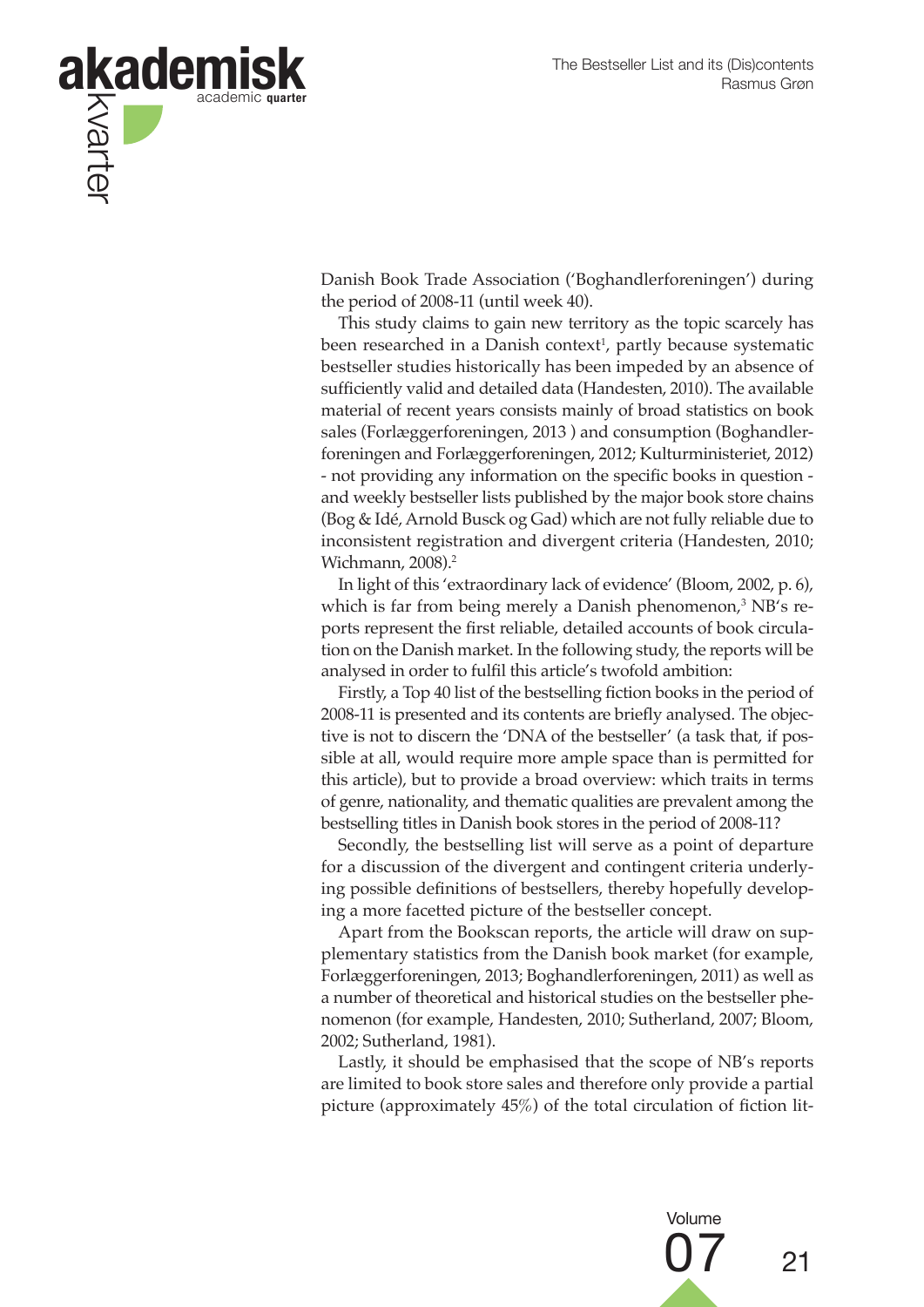

erature in Denmark, excluding book clubs, sales in drugstores and supermarkets, internet sales, and library acquisitions.4 This limitation will be briefly addressed in the concluding remarks.

#### **The bestselling books – the list and its content**

Appended to this article, Table 1 shows the Top 40 list of the bestselling fiction titles in Danish book stores in the period of 2008 – October 2011, extracted from the NB 's reports. However, as the reports are organised to serve as a management tool for the book industry, the data had to be revised for the occasion. That implied first and foremost a *condensation* of NB's data (that are organised on the level of editions) in order to provide information on the full status of the given titles. In addition, the data layout has been *simplified*, leaving only those categories that are relevant for the present study.<sup>5</sup> Concerning the length, 40 was considered a sound compromise between depth and clarity, but should be regarded as contingent and purely instrumental (more on this below).

Moreover, the production of the list was faced with a question of *inclusion.* Like all key players in the literary system, NB's reports use the age of the target group as a dividing principle, differentiating (in accordance with Dewey's classification system) between children, adolescents and adults. These distinctions, however, are complicated by the fact that some of history's bestselling authors have managed to appeal to readers across age boundaries (Bloom, 2002), among them J.K. Rowling and Stephenie Meyer, who also are among the period's bestselling authors (see Table 2). But in NB's reports, the editions of their books are categorised alternately under all three age categories, making them a curious borderline phenomenon for this study. However, as their books are predominantly consumed by a young, but not necessarily under age audience, they have been included on the list.

In terms of *genre*, NB (again following Dewey) only distinguishes between *Crime Novel* ('Krimi og Spænding'), *Poems* ('Digte'), *Humor* (covering mostly satirical magazines), and the diffuse category of *General Fiction* ('Skønlitteratur'). But the list nonetheless blatantly confirms the huge popularity of the Nordic crime novel.<sup>6</sup> Half of the titles on list belong to this regional subgenre, and its dominance is even more overt at the top of list, where 11 out of the first 15 titles, including rank 1 to 6, are Nordic crime novels. This is reflected in the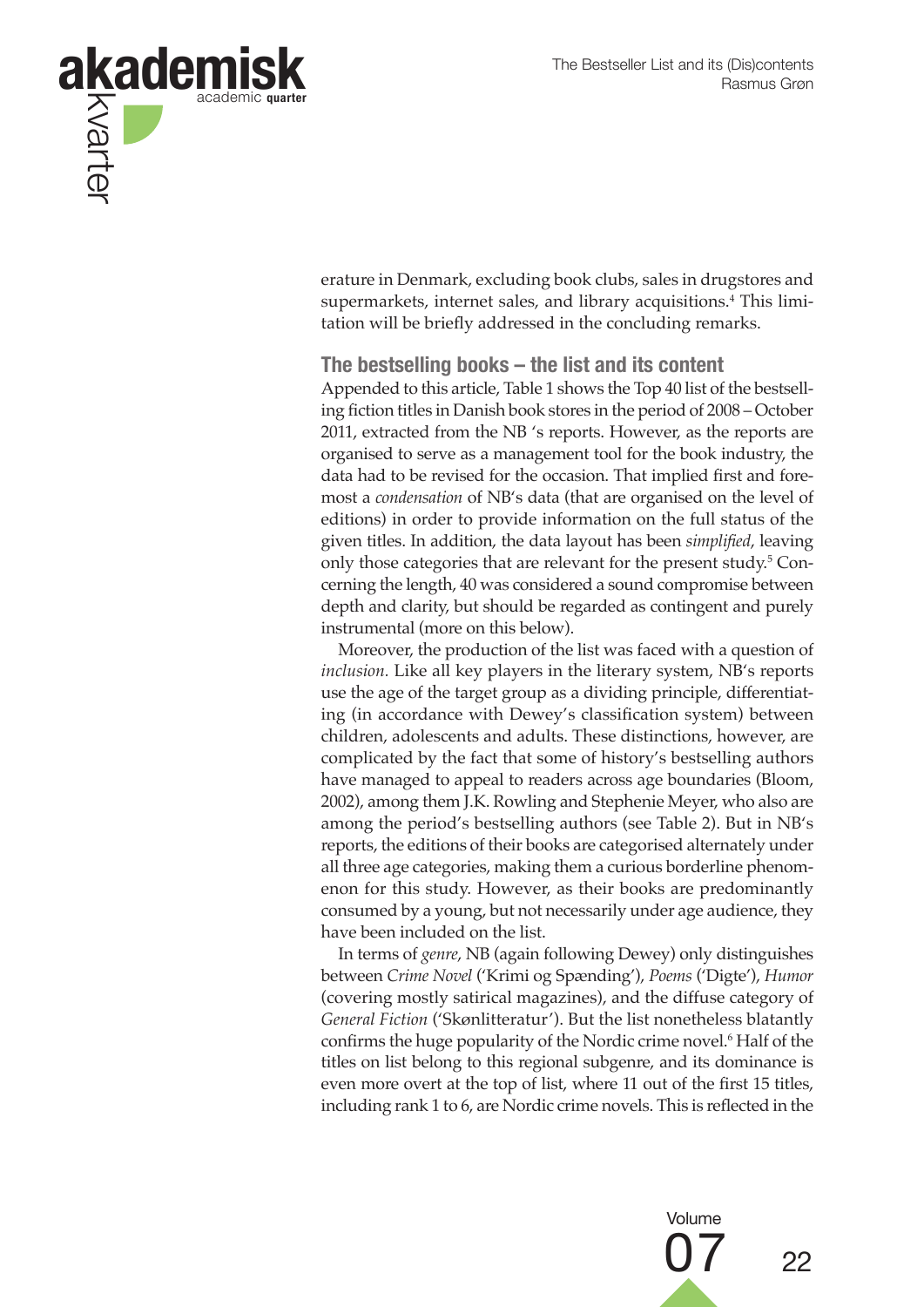

*national* distribution on the list, which has a strong domestic representation (15 out of 40 titles), and where Scandinavian authors account for 70 % (28 out of 40) of the titles. In 1995, more than half of the most popular novels in Denmark were written by British and American authors (Secher, 2000, pp. 13*ff*.), but the otherwise profound Anglo-Saxon impact on Danish cultural life appears to have been declining on the book market, as only eight of the titles on the list are of Anglo-Saxon origin. But compared to 1995, there are also recurring traits, for example, the weak quantitative impact of the literature of continental Europe (only one title on the list), and the presence of a few, globally popular 'ethnic' titles. Whereas these titles in 1995 belonged to South American movement of magical realism, the literary preferences seems to have shifted with the political focus towards the Arab and Muslim world (K. Hosseini (no. 9 and 11) and A. Aswany (no. 36).

In his study of the publishing business, John P. Thompson emphasises the author's previous sales record and the manuscript's comparability to other, bestselling texts, as the two foremost parameters used in determining a book's market potential (Thompson, 2010, pp. 198*ff*.). In that light, it comes as no surprise that most of the titles on the list are either part of a series of books and/or written by 'brand authors' (Bloom, 2002, pp. 75*ff*.), whose established popularity make them rather safe investments for the publishers. The 40 titles are written by 20 authors, the first 11 titles by five authors, and the six most selling titles by only two authors, Jussi Adler-Olsen and Stieg Larsson. Therefore, it is fair to speak of a group of *bestselling authors* (see Table 2)*,* whose (almost always serial) novels are guaranteed success because of a large, faithful audience. A tendency that is also indicated by the strikingly similar sales figures for some authors (see, for example, Läckberg [no. 26 and 27], Marklund [no. 32 and 33] and Ragde [no. 34 and 35]).

The serial phenomenon is virtually omnipresent among the crime novels where the use of recurrent protagonists and environments has become a main feature of the genre. But it also applies broadly to the remaining titles. For example, Ken Follett's two most selling titles (no. 7 and 8) are related parts in an epic story set in medieval England; H. V. Holst's *Dronningeofret* is the final part in a trilogy about gender, power, and politics; and the contributions of Jane Aamund and A. B. Ragde represent episodes in ongoing family sagas.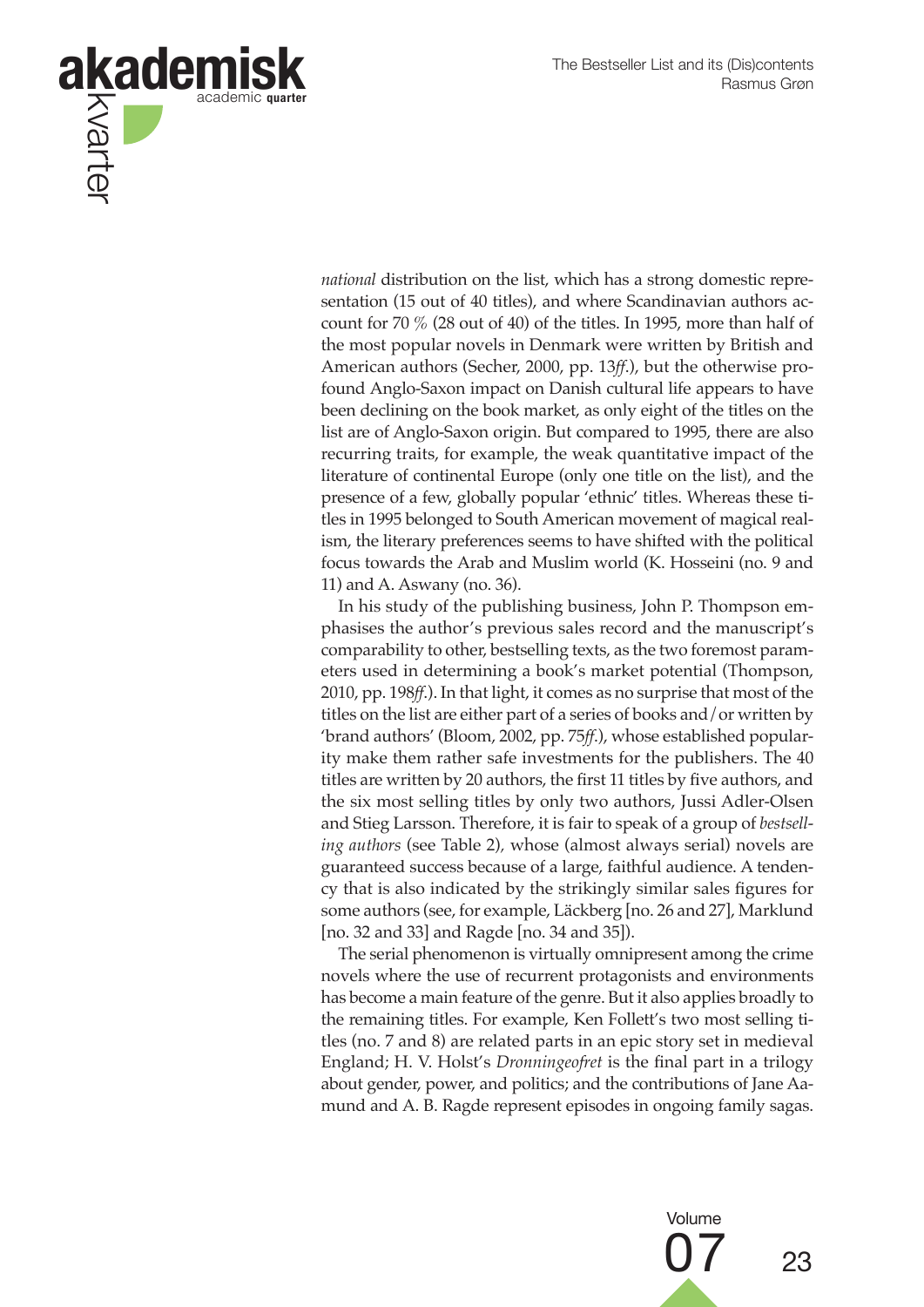

And there seems to be a broad public preference for family sagas and historical novels, as nine of the titles on the list can be placed under one – or both – of these genre labels. This also applies for two of the most 'high literary' works on the list by Carsten Jensen and J.S. Sørensen. Moreover, the stories of these novels are poignantly placed in certain provincial locations, making the novels part of a current wave of 'province realism' in Danish fiction that highlights the life conditions and developments in peripheral areas of Danish society.

In the above I have briefly outlined some main characteristics of the best selling fiction titles of the period in question. But how many of the titles on our lists are to be regarded as bestsellers, and according to which criteria?

#### **The construction of the bestseller (list)**

A bestseller study is at the outset confronted with the challenge of defining the bestseller concept. Clive Bloom gives the following suggestion: "How then might we define a bestseller? In theory the answer is simple: the work of fiction sold in most units (books in a given price range) to the most people over a set period of time" (Bloom, 2002, p. 6). But the definition is only simple 'in theory', as Bloom's response also raises a number of questions. Firstly, Bloom's notion of 'price range' points to the need to discern between the amounts of *sold copies* and *the revenue of the title* as bestseller criteria. The two parameters are presented on the list as respectively 'Volume' (column D) and 'Value' (column E), and as can be seen, the titles' respective locations on the two rankings (column A and F) are far from identical, as the list includes all formats, ranging from price heavy hardbacks to considerably cheaper paperbacks.7

Here, we have followed the main tendency to give primacy to the parameter of sold copies, as it most directly reflects the dissemination and impact of the given titles. However, the revenue parameter should not be shrugged off as merely an economic issue: The extended willingness to pay for a given title also poses interesting sociological questions about (conceptions of) the novelty and cultural value of the title as well as the social patterns of reception. Here, it should be noticed that the total share of paperbacks in the Danish book market is higher than represented in the present study, as the super market chains almost exclusively sell these cheaper editions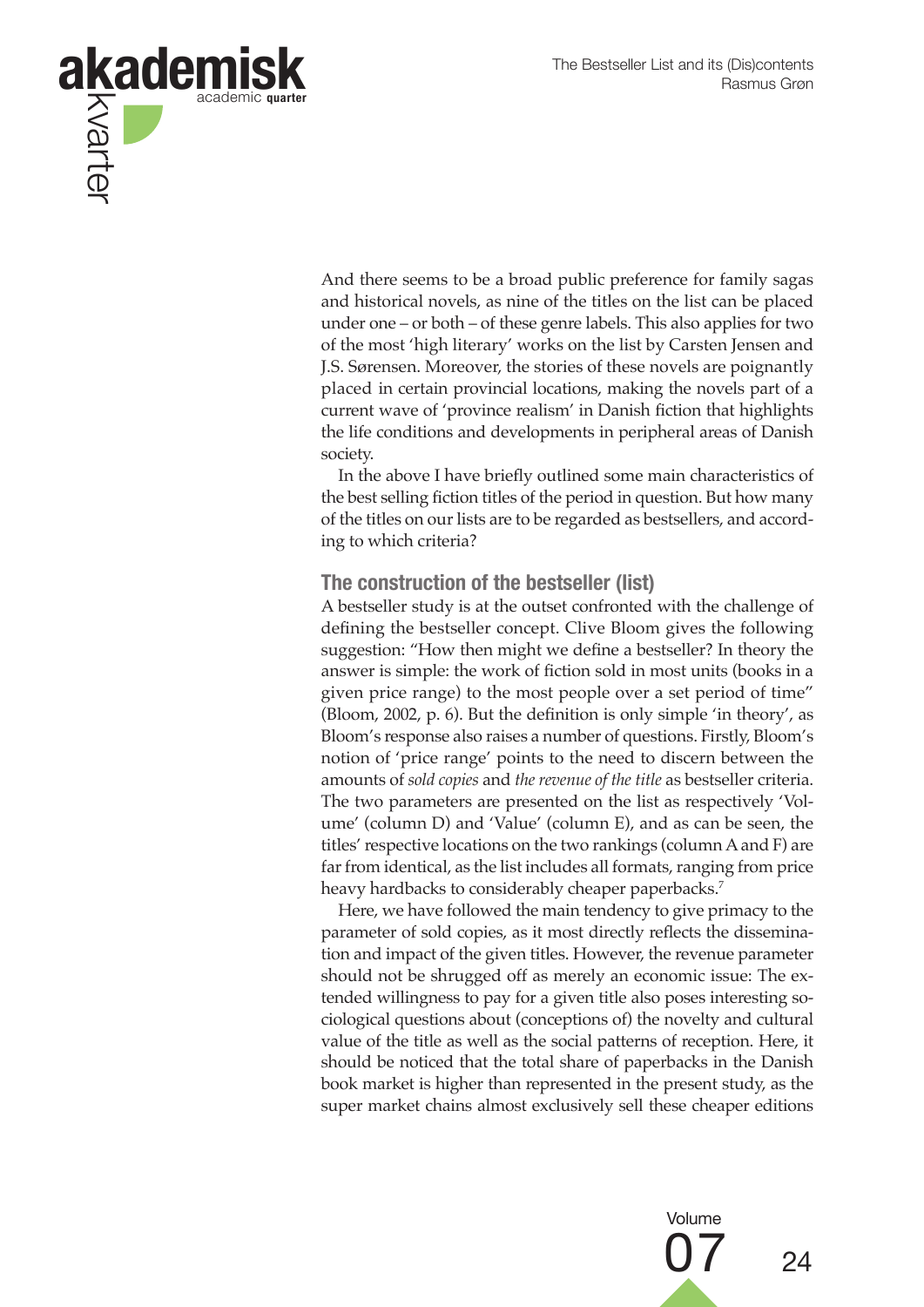

(Boghandlerforeningen, 2010). And due to its partial scope, our study is presumably culturally biased, as book stores are primarily attended by the cultural upper and middle class (Handesten, 2010, p. 118).

Secondly, Bloom's use of the singular form 'the work' (and 'bestseller') appears misleading, as the bestseller always appears in plural, as part of a bestseller list, and its bestselling status is usually defined *relatively* due to its position on this list. In this light, 'bestseller' can be defined tautologically as a title that appears on a bestseller list. The problem with this conception is that the bestseller status thereby depends on the contingent length of the bestseller list at it is highly unlikely that the in/out-dichotomy logic of the list reflects any significant differences in popularity. This problem is illustrated by our top 40 list, which reveals large differences between the included titles. Stieg Larsson's number one title has sold almost twice as many copies as no. 10 on the list – and more than four times as many as no. 40, whereas the differences between no. 10 and 11, and again between no. 20 and 21, the usual dividing lines of bestseller lists, are merely 2 and 6 %, respectively. More significant lines can be drawn between, say, Larsson's number one title and the rest or between the first eight titles and the remaining titles on the list. Moreover, there is little doubt concerning the bestseller status of a number of titles (for example, the works of Larsson, Follett, Hosseini, et al.), especially since the titles have already obtained this status due to their global popularity. But that does not change the fact that behind the 'logic of the list', the books' sales figures represent a continuum where it is very difficult to draw distinctive lines between the best and the rest.

The alternative approach is to define an *absolute* (national) criterion for a bestseller's sales figures. But apart from being dependant on information on a title's total sales, this absolute number is determined to be contingent and disputable. Should it be minimum 10- 15,000 copies? (Handesten, 2010, p. 115). Or should it correspond to 1 % of the population, as suggested by a number of American studies (Sutherland, 1981, p. 6), thereby including all titles on the Danish market with sales of minimum 56,000 copies. Or should it be 29,000, as our list – accidentally – implies? And should the criterion be varied according to genre, since, say, 10,000 sold copies would be outstanding for a collection of poems but average for a crime novel?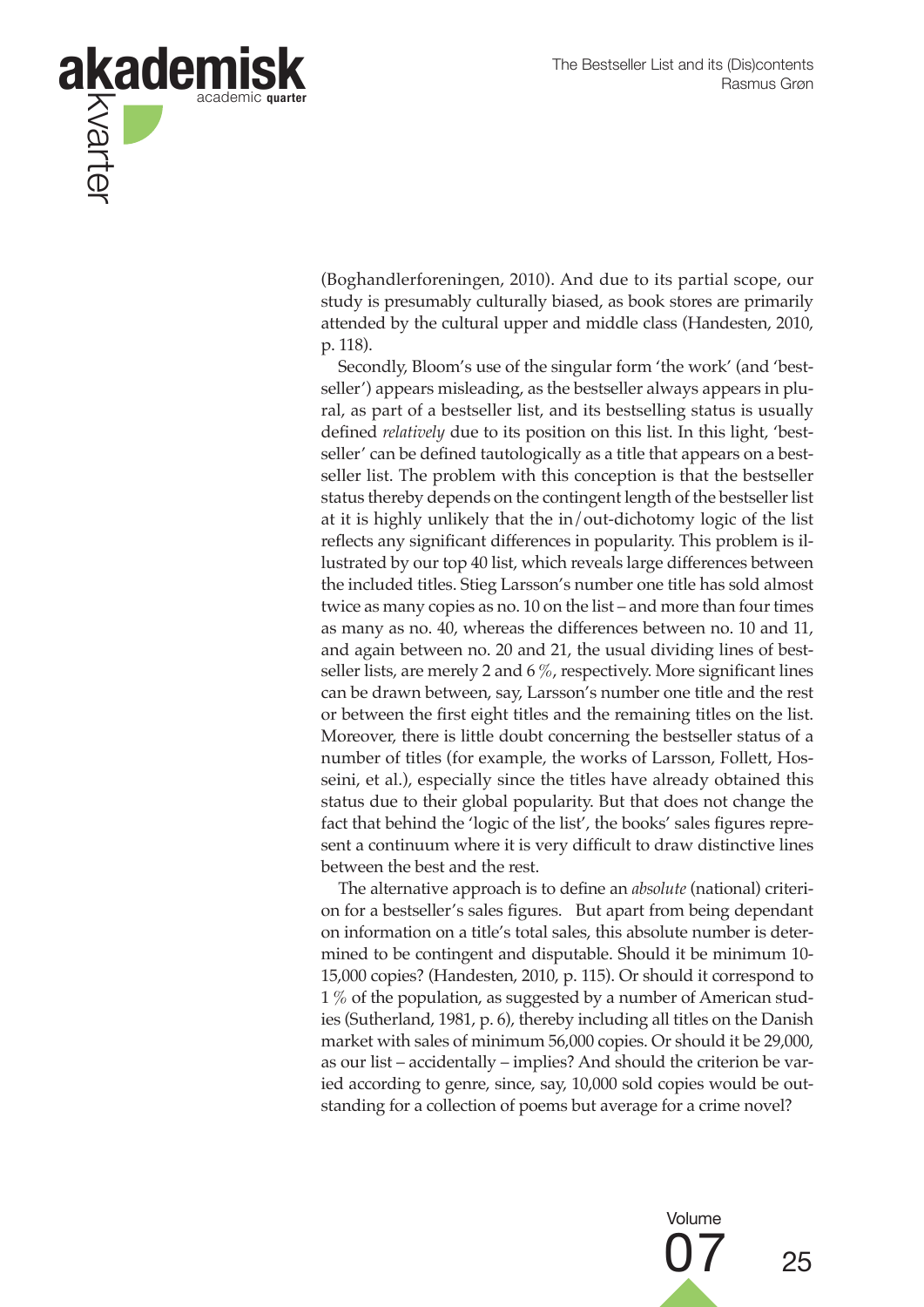

Moreover, the relative as well as the absolute definition are relativised by the *temporal* dimension. For what does, thirdly, Bloom's 'set period of time' imply? Within what timeframe is it legitimate to measure a title's bestseller status? What is the *relationship between bestseller and time*? In terms of the relative definition, there is a lack of synchronicity between the publishing of bestseller lists and that of literary texts. While bestseller lists cover delimited time periods, the issuing of literary titles is happening in a flux across these periodical limits, thereby giving titles different 'life times' on the list. This is also noticeable in the Top 40 where titles published in the beginning of the measured period (see Column G) dominate the list, as they have had more time to accumulate sales. Therefore, a slight change in time period would presumably have given entirely different results.

Regarding the absolute definition, the time frame for measuring could in principle be extended infinitely. There is, however, a widespread inclination in bestseller theory to narrow this time frame significantly, as the bestseller is perceived as closely attached to its momentary context, and its popularity explained by its resonance with social themes and aesthetic conventions in contemporary society (Handesten, 2010; Bloom, 2002; Sutherland, 1981). This contextualising of the bestseller leads to an assertion about the *volatile*  nature of the bestseller: Bestsellers live on the momentary lust for novelty rather than the long-standing curiosity. They sell quickly and quickly stop selling because they fail to outlive their own opportunistic excitations.

These conceptions of the 'bestseller' term thus display an intermixture of quantitative and value-laden criteria, which largely adds to the ambiguity of the concept. Whereas 'bestseller' in a market context, as mentioned above, possesses positive anticipatory connotations, it is in academic works primarily used derogatively as a synonym for commercial opportunism, representing the 'dark side' of the classic dichotomy between masterpiece and mayfly. Although this appears as a too crude and reductionist approach, the question of the durability of bestsellers remains.

In an approach to this question, the French literature sociologist Robert Escarpit (1972) suggests a distinction between '*Fastsellers'* (titles with large momentary sale, but steep downward sale curves – that is, the conception of the volatile bestseller above), '*Steadysellers*'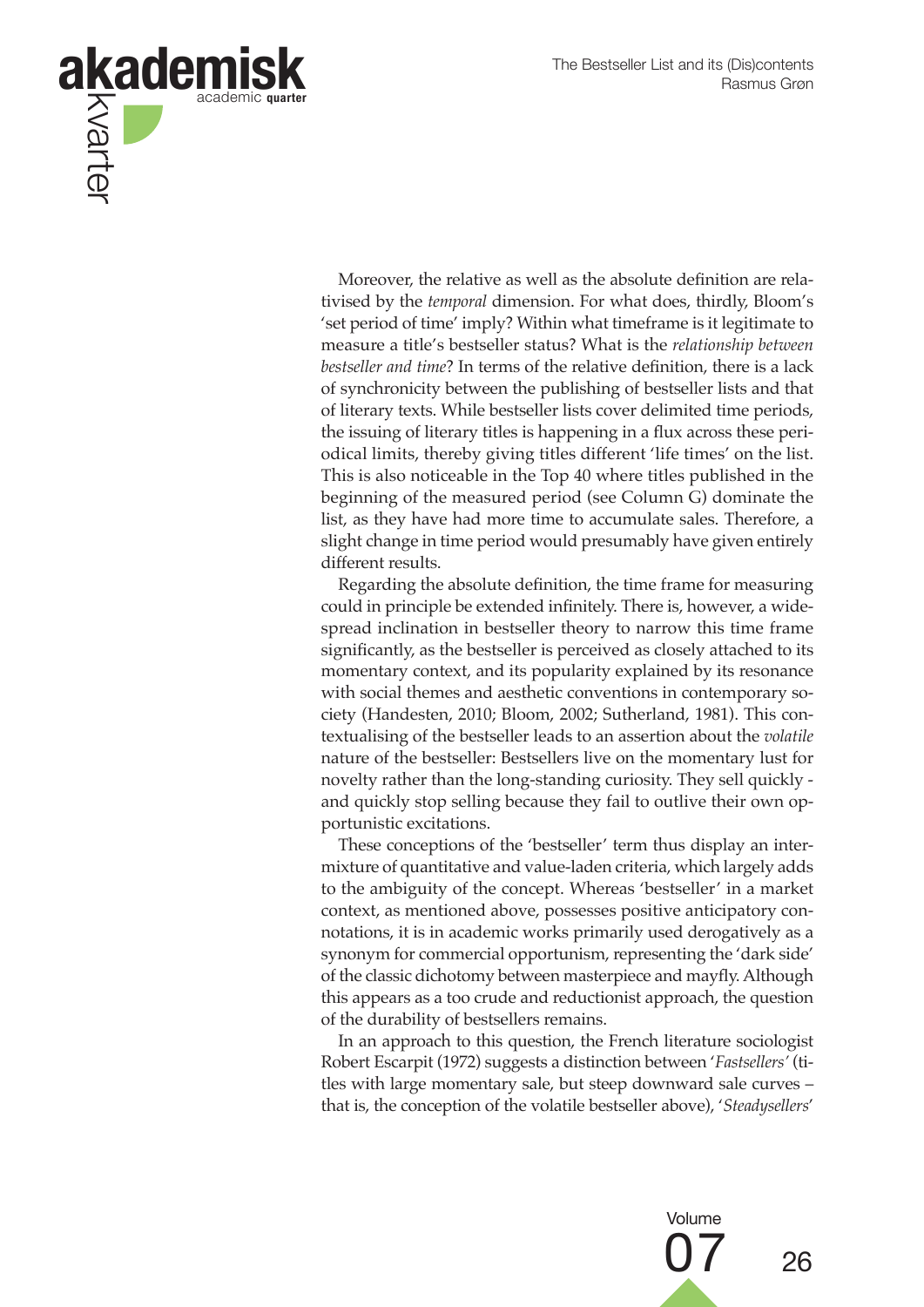

(titles with relatively low but stable and long sales – typically associated with 'classics'8 ) and *'Bestsellers'* that is the small minority of titles that combines the two. A Bestseller is thus a Fastseller, which eventually turns into a Steadyseller (Escarpit, 1972). It would require a much larger temporal perspective to explore in depth concrete figurations of fast-, steady- , and bestsellers, but an impression might be obtained from Table 3 that illustrates the temporal distribution of sales (divided in semiannual sequences) for a selected group of the study's titles published in or before 2008 (cf. 'DOP'). The table reflects the rather brief life spans of the market: for seven of the titles more than half of the sales are concentrated in the span of one year and more than 80 % in span of two years, and titles published before 2008 tend to have very low figures towards the end of the period. This general pattern, however, conceals some large individual differences, with Leif Davidsens *På udkig efter Hemingway*, at one extreme, accumulating 80 % of its sales in only half a year, while the figures of Ildefonso Falcones' *Cathedral of the Sea* are distributed almost evenly across the period. Moreover, the spans generally do not form a one-sided regression since most titles experience one or more revivals related to the issuing of new (mostly paperback) editions. These re-issuings are probably responses to demand (and, in some cases, connected to the release of movie adaptations), but also potentially contribute to this demand by enhancing the accessibility and visibility of the titles. On the face of it, the table appears to confirm the volatile existence of the bestseller, and none of the titles seemed destined to fulfil Escarpit's exclusive definition of the bestseller. On the other hand, the table indicates, firstly, that the durability of a given literary work is to a large degree dependent on market decisions regarding its accessibility, and, secondly, that the 'steadiness' of Escarpit's bestseller most likely will not reveal itself as a smooth temporal line of popularity, but rather as a winding, oscillating path of oblivions and revivals.

#### **Concluding remarks**

On the basis of empirical data from Nielsen Book Scan, this article extracted and analysed a top 40 list of the best selling fiction works in Danish book stores in 2008-11. Thereafter, it discussed some of the contingencies involved in the construction of bestseller lists and, thereby, the denomination of bestsellers. In dealing exclusively with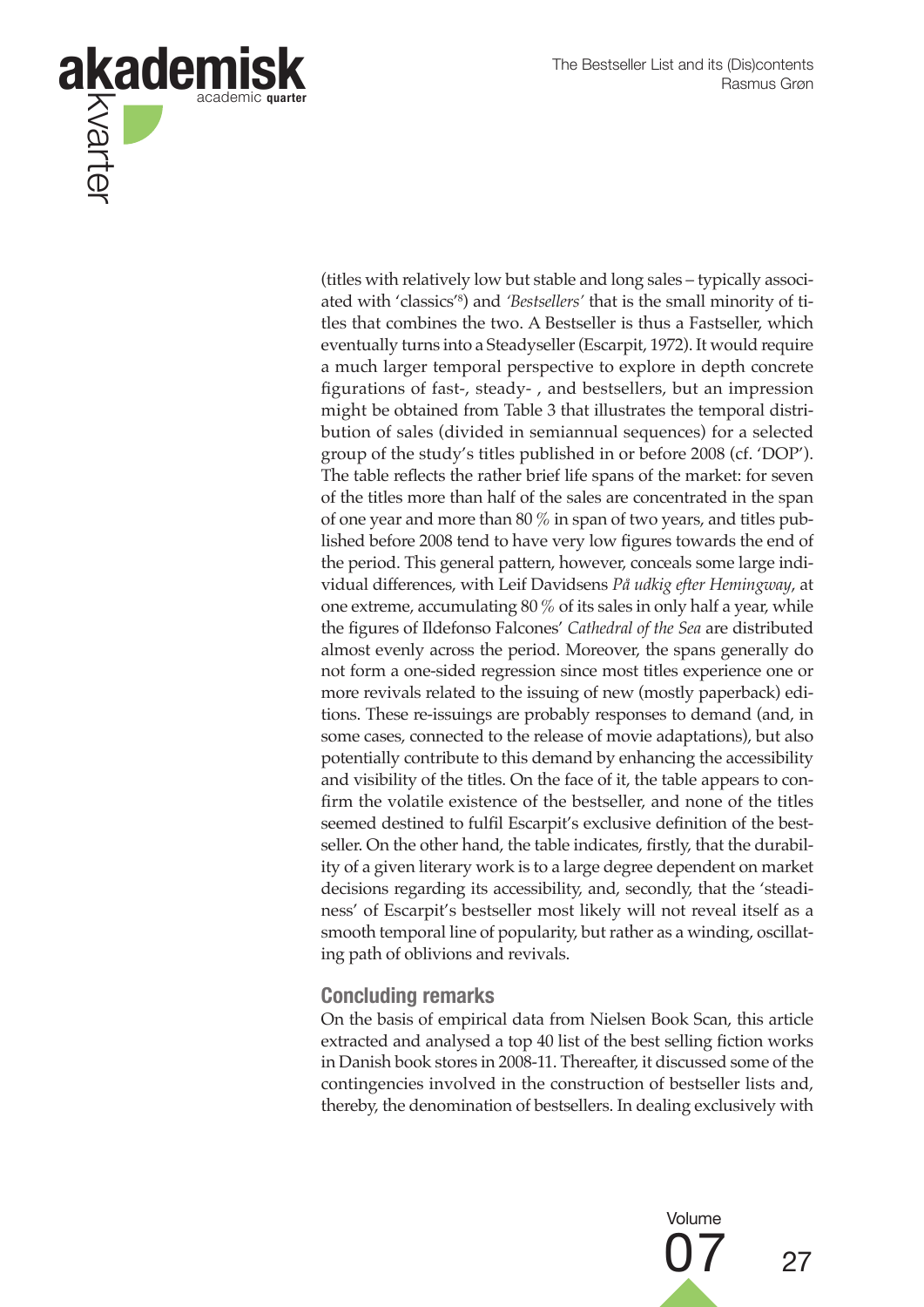

book store sales, this article should be regarded as a preliminary domain-specific study hopefully paving the way for future, supplementary research. Still, there are good reasons to insist on the exemplary value of the study, especially since the problem of definition and delimiting the bestseller are of general relevance.

### **References**

- Agger, G., 2008. Krimitypologi. Kriterier og eksempler*. Krimi og kriminaljournalistik i Skandinavien*; Arbejdspapir no. 08, [online] Available at: <http://www.krimiforsk.aau.dk/awpaper/Aggerkrimitypologi.a8.pdf> [Accessed 1 September 2013].
- Berglund, K., 2012. När succén blir mer intressant än boken. *Svenska Dagbladet*, [online] 1 November 2012. Available at: <http:// www.svd.se/kultur/understrecket/nar-succen-blir-mer-intressant-an-boken\_7631506.svd> [Accessed 1 September 2013].
- Bloom, C., 2002. *Bestsellers. Popular Fiction Since 1900.* New York: Palgrave Macmillan.
- Boghandlerforeningen, 2011. *Markedsfordelingen for bogsalget i Danmark*. [online] Available at: <http://www.boghandlerforeningen.dk/media/3528/markedsfordeling%20for%20bogsalget%20i%20dk%20-%20notat%2020110623.pdf> [Accessed 1 September 2013].
- Boghandlerforeningen and Forlæggerforeningen, 2012. *Danskernes Bogkøb - nogle tendenser. November 2000 – februar 2012*. [online] Available at: <http://www.boghandlerforeningen.dk/media/4031/danskernes%20bogk%C3%B8b%20-%202012-02%20 -%20pr%C3%A6sentation.pdf> [Accessed 1 September 2013].
- Escarpit, R., 1972. *Bogen og læseren. Udkast til en Litteratursociologi*. København: Hans Reitzel. Forlæggerforeningen, 2013.
- *Bogbarometret. Forlæggerforeningens statistik over danske forlags omsætning*. [online] Available at: <http://www.bogmarkedet.dk/ bogbarometret> [Accessed 1 September 2013].
- Handesten, L., 2010. The Hitchhiker's Guide to the Bestseller Galaxy. *Kritik,* 195, pp. 114-31.
- Kulturministeriet, 2012. *Danskernes kulturvaner 2012*. [online] Available at: <http://kum.dk/Documents/Publikationer/2012/ Bogen%20danskernes\_kulturvaner\_pdfa.pdf> [Accessed 1 September 2013].

Volume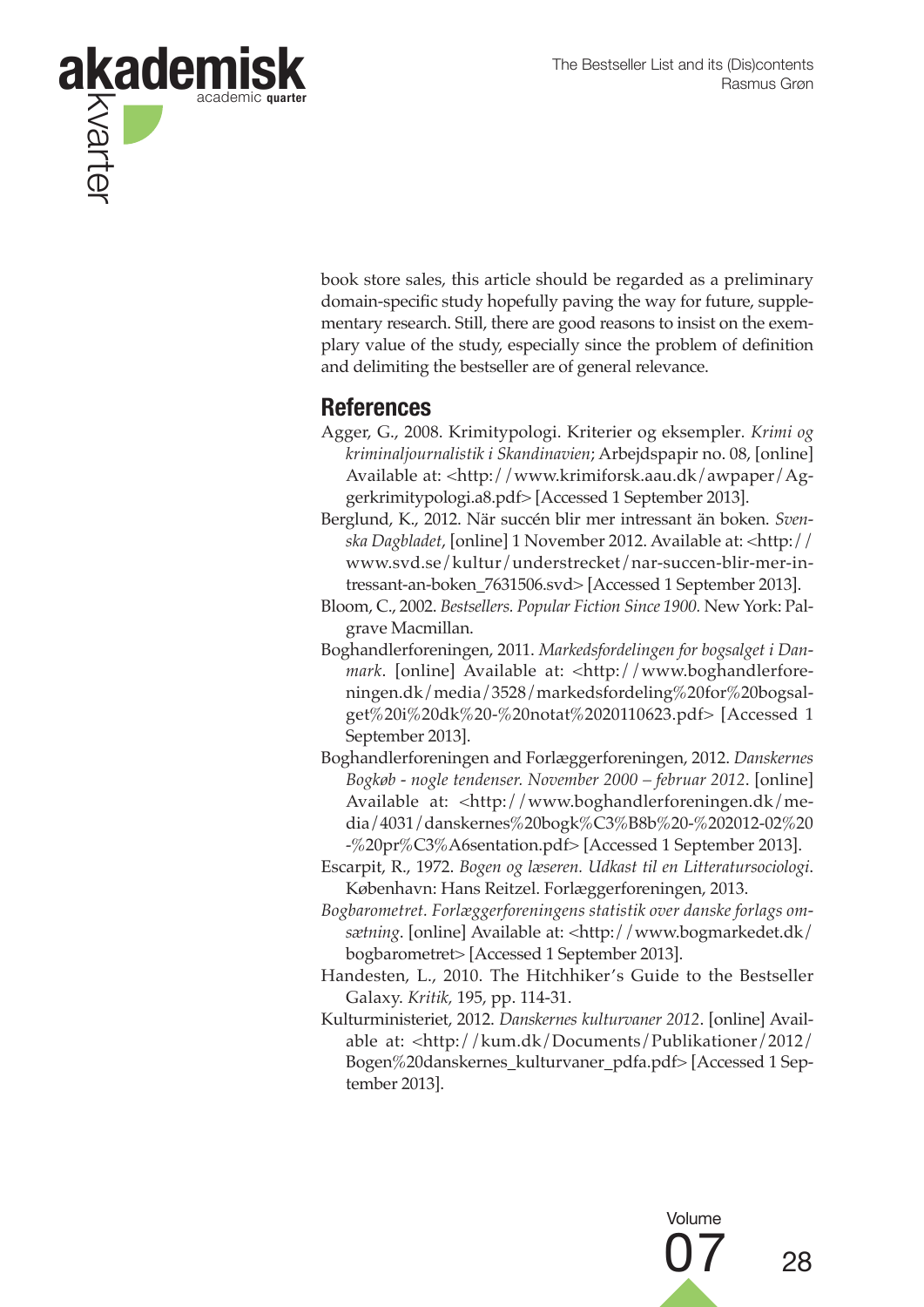

- Secher, C., 2000. *Bibliotekernes og lånernes skønlitterære bogvalg: en undersøgelse af skønlitterært bogvalg og udlån i Albertslund, Ringsted og Thisted biblioteker*. København: Biblioteksstyrelsen.
- Schiffrin, A., 2000. *Bøker og business.* Oslo: Aschehoug.
- Sutherland, J., 2007. *Bestsellers. A Very Short Introduction.* Oxford: Oxford University Press.
- Sutherland, J., 1981. *Bestsellers: Popular Fiction of the 70s.* London: Routledge.
- Thompson, J.B., 2010. *Merchants of Culture.* Cambridge: Polity Press.
- Todd, R., 2006. Literary Fiction and the Book Trade. In: J.F. English, ed. *A Concise Companion to Contemporary British Fiction.* Oxford: Blackwell Publishing. pp. 19-39.
- Udvalget vedrørende fremtidens danske bogmarked, 2006. *Det danske bogmarked 2001-05.* [pdf] Copenhagen: Ministry of Culture, Denmark. Available at: <http://kum.dk/Documents/Publikationer/2006/Det%20Danske%20Bogmarked/Det%20Danske%20Bogmarked.pdf>.

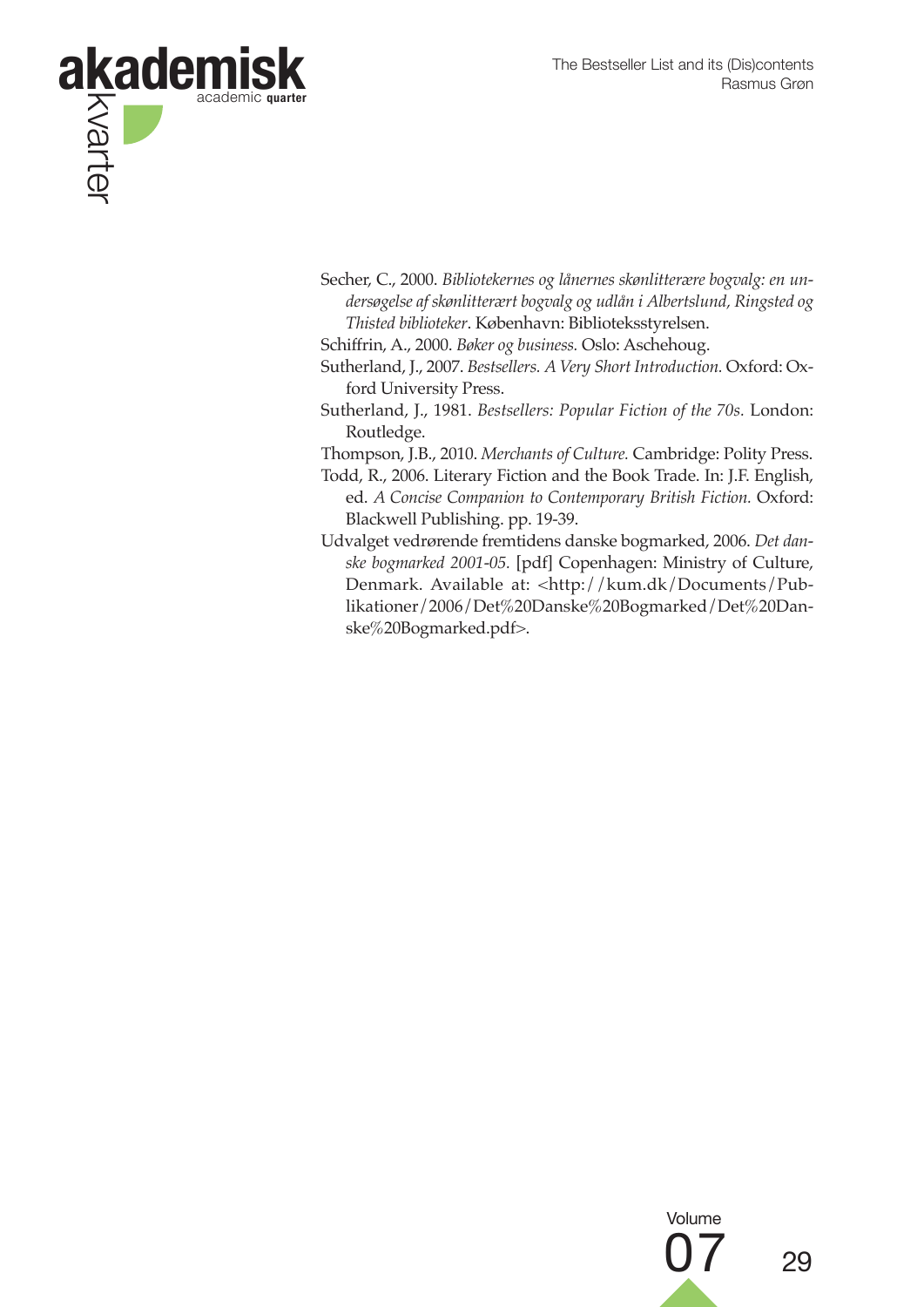

| A              | B                                                               | C                  | D             | Е            | F               | G             | H                      |                  |
|----------------|-----------------------------------------------------------------|--------------------|---------------|--------------|-----------------|---------------|------------------------|------------------|
| <b>Rank</b>    | <b>Title</b>                                                    | <b>Author</b>      | <b>Volume</b> | <b>Value</b> | <b>Rank</b>     | 1st publ.     | Subj. Group            | No Ed.           |
| 1              | Pigen der legede med ilden/<br>The Girl who Played with<br>Fire | Larsson, S.        | 125.191       | 17.090.243   | $\overline{3}$  | Oct 13, 2006  | Crime Novel            | 5                |
| $\mathbf{2}$   | Kvinden i buret / Mercy                                         | Adler-Olsen,<br>J. | 109.063       | 11.116.933   | 14              | Sep 12, 2007  | Crime Novel            | 6                |
| 3              | Mænd der hader kvinder/<br>The Girl with the Dragon<br>Tatoo;   | Larsson, S.        | 108.382       | 15.018.137   | $5\phantom{.0}$ | Jun 15, 2006  | Crime Novel            | 5                |
| 4              | Fasandræberne / The<br>Pheasant Killer                          | Adler-Olsen,<br>J. | 95.789        | 11.005.192   | 16              | May 28, 2008  | Crime Novel            | 6                |
| 5              | Luftkastellet der blev<br>sprængt / The Girl who<br>Kicked      | Larsson, S.        | 93.110        | 17.987.375   | $\overline{2}$  | Oct 8, 2007   | Crime Novel            | $\boldsymbol{6}$ |
| 6              | Flaskepost fra P/Mess. in a<br><b>Bottle</b>                    | Adler-Olsen,<br>J. | 88.780        | 12.730.422   | 10              | Dec 9, 2009   | Crime Novel            | 6                |
| $\overline{7}$ | Uendelige verden/ World w.<br>Ends                              | Follett, K.        | 87.461        | 23.221.422   | $\mathbf{1}$    | Mar 31, 2008  | <b>General Fiction</b> | 12               |
| 8              | Jordens søjler / Pillars of the<br>Earth                        | Follett, K.        | 84.454        | 13.265.830   | 9               | 1991          | <b>General Fiction</b> | $28\,$           |
| 9              | Drageløberen/The Kite<br>Runner;                                | Hosseini K.        | 77.399        | 7.517.861    | 26              | Jan 14, 2008  | <b>General Fiction</b> | $\,8\,$          |
| 10             | På udkig efter Hemingway                                        | Davidsen, L.       | 72.171        | 14.136.001   | $\overline{7}$  | Sep 23, 2008  | Crime Novel            | 3                |
| 11             | Under en strålende sol/ Spl.<br>Suns                            | Hosseini, K.       | 70.949        | 9.870.997    | 21              | Aug 14, 2008  | <b>General Fiction</b> | $\,8\,$          |
| 12             | Det forsvundne tegn/Lost<br>symbol                              | Brown, D.          | 66.651        | 13.502.907   | 8               | Nov 16, 2009  | Crime Novel            | $\boldsymbol{6}$ |
| 13             | Hypnotisøren/The<br>Hypnotist                                   | Kepler, L.         | 64.057        | 15.298.108   | 4               | Jan 15, 2010  | Crime Novel            | 3                |
| 14             | Journal 64                                                      | Adler-Olsen,<br>J. | 59.762        | 12.615.090   | 11              | Nov 10,2010   | Crime Novel            | $\,7$            |
| 15             | Alfabethuset/Alphabet<br>House                                  | Adler-Olsen,<br>J. | 59.472        | 4.745.261    | 34              | Apr. 15, 2009 | Crime Novel            | $\overline{4}$   |
| 16             | Havets katedral/Cathedral<br>of                                 | Falcones, I.       | 56.814        | 10.969.391   | 17              | Mar 12, 2008  | <b>General Fiction</b> | 7                |
| 17             | Dronningeofret                                                  | Holst, H.V.        | 55.478        | 12.505.263   | 12              | Oct. 4, 2008  | <b>General Fiction</b> | 4                |
| 18             | Ulykkesfuglen/The Stranger                                      | Läckberg, C.       | 54.878        | 12.011.478   | 13              | Mar 6, 2008   | Crime Novel            | 7                |

Volume

## 30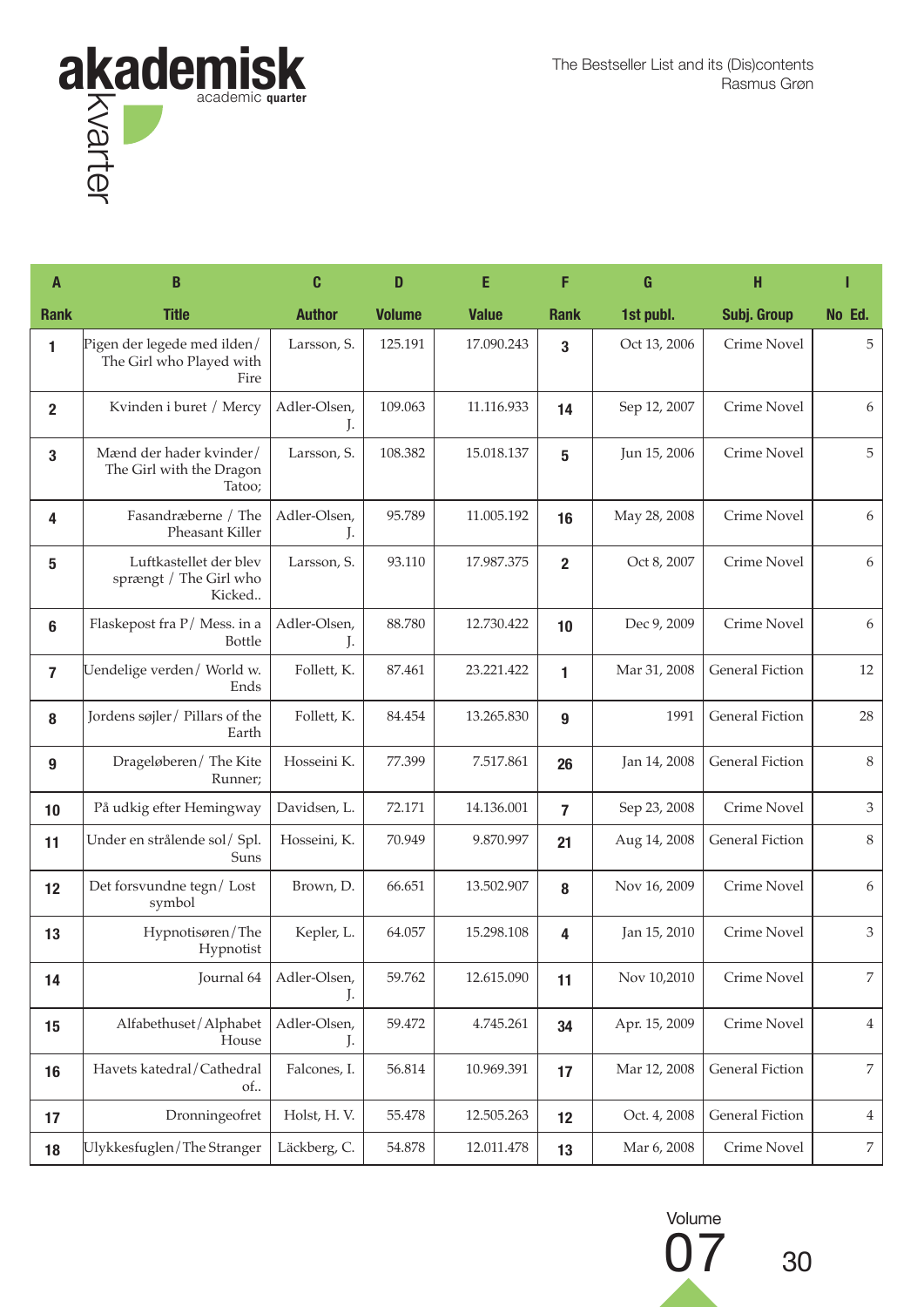| A           | B                                              | C                 | D             | Ε            | F           | G             | н                      |                  |
|-------------|------------------------------------------------|-------------------|---------------|--------------|-------------|---------------|------------------------|------------------|
| <b>Rank</b> | <b>Title</b>                                   | <b>Author</b>     | <b>Volume</b> | <b>Value</b> | <b>Rank</b> | 1st publ.     | Subj. Group            | No Ed.           |
| 19          | Nymåne/New Moon                                | Meyer, S.         | 54.136        | 11.043.738   | 15          | Mar 20, 2009  | Various                | 16               |
| 20          | Giganternes Fald / Fall of<br>Giants           | Follett, K.       | 51.365        | 14.367.704   | 6           | Sep 28, 2010  | <b>General Fiction</b> | 12               |
| 21          | Tusmørke/Twilight                              | Meyer, S.         | 48.294        | 7.230.586    | 27          | Sep 30, 2005  | Various                | $\overline{7}$   |
| 22          | Berlinerpoplerne/Berlin<br>Poplars             | Ragde, A. B.      | 48.218        | 3.805.343    | 39          | Apr 25, 2008  | <b>General Fiction</b> | 3                |
| 23          | Prædikanten/The Preacher                       | Läckberg, C.      | 46.940        | 4.426.815    | 35          | Aug 21, 2007  | Crime Novel            | $\boldsymbol{6}$ |
| 24          | H. Potter og dødsregalierne<br>/ Death Hallows | Rowling, J.<br>К. | 45.573        | 10.188.208   | 19          | Jun 13, 2008  | Various                | 13               |
| 25          | Dinosaurens fjer/The<br>Dinosaur Feather       | Gazan, S-J.       | 43.724        | 7.840.660    | 23          | Sep 5, 2008   | Crime Novel            | $\,4\,$          |
| 26          | Isprinsessen/The Ice<br>Princess               | Läckberg, C.      | 43.559        | 4.237.309    | 38          | May 3, 2007   | Crime Novel            | $\overline{7}$   |
| 27          | Stenhuggeren/The<br>Stonecutter                | Läckberg, C.      | 43.209        | 6.076.777    | 29          | Mar 12, 2007  | Crime Novel            | 5                |
| 28          | De grønne skove                                | Aamund J.         | 42,931        | 10,884,805   | 18          | Apr 28, 2008  | <b>General Fiction</b> | $\overline{2}$   |
| 29          | Flagermusmanden/The Bat                        | Nesbø, J.         | 42.223        | 5.511.390    | 31          | Mar 26, 2007  | Crime Novel            | $\overline{4}$   |
| 30          | Min broders vogter                             | Davidsen, L.      | 42.195        | 9.140.111    | 22          | Mar 22, 2010  | Crime Novel            | $\overline{2}$   |
| 31          | Eksil / Exile                                  | Ejersbo, J.       | 40,523        | 9,995,424    | 20          | Apr 1, 2009   | <b>General Fiction</b> | 5                |
| 32          | En plads i solen/Long<br>Shadow                | Marklund, L.      | 39.990        | 7.826.275    | 24          | Nov 1, 2008   | <b>General Fiction</b> | $\overline{4}$   |
| 33          | Livstid / Lifetime                             | Marklund, L.      | 39.863        | 5.094.882    | 32          | Oct. 24, 2007 | Crime Novel            | $\overline{4}$   |
| 34          | Ligge i grønne enge                            | Ragde, A. B.      | 38.443        | 4.323.035    | 36          | Sep 30, 2008  | GeneralFiction         | 3                |
| 35          | Eremitkrebsene                                 | Ragde, A.B.       | 37.615        | 3.184.343    | 40          | Oct 19, 2007  | <b>General Fiction</b> | 3                |
| 36          | Yacoubians hus/The Y.<br>Building              | Aswany, A.        | 31.478        | 4.767.301    | 33          | Oct 16, 2007  | <b>General Fiction</b> | 3                |
| 37          | Mærkedage                                      | Sørensen, J.S.    | 31.207        | 5.928.163    | 30          | Mar 29, 2007  | <b>General Fiction</b> | 3                |
| 38          | Havfruen/The Drowning                          | Läckberg, C.      | 29.311        | 6.350.453    | 28          | Mar 22, 2010  | Crime Novel            | 4                |
| 39          | Vi, de druknede/We, the<br>Drowned             | Jensen, C.        | 29.150        | 4.314.097    | 37          | Nov 10, 2006  | <b>General Fiction</b> | 3                |
| 40          | Formørkelse / Eclipse                          | Meyer, S.         | 29.071        | 7.720.278    | 25          | Aug 7, 2009   | Various                | 4                |
|             |                                                |                   |               |              |             |               |                        |                  |

Table 1: The Fiction Bestseller Top 40 from Danish Book Stores, 2008-11

akademisk<br> **akademisk**<br> **akademis** 

academic **quarter**

31

Volume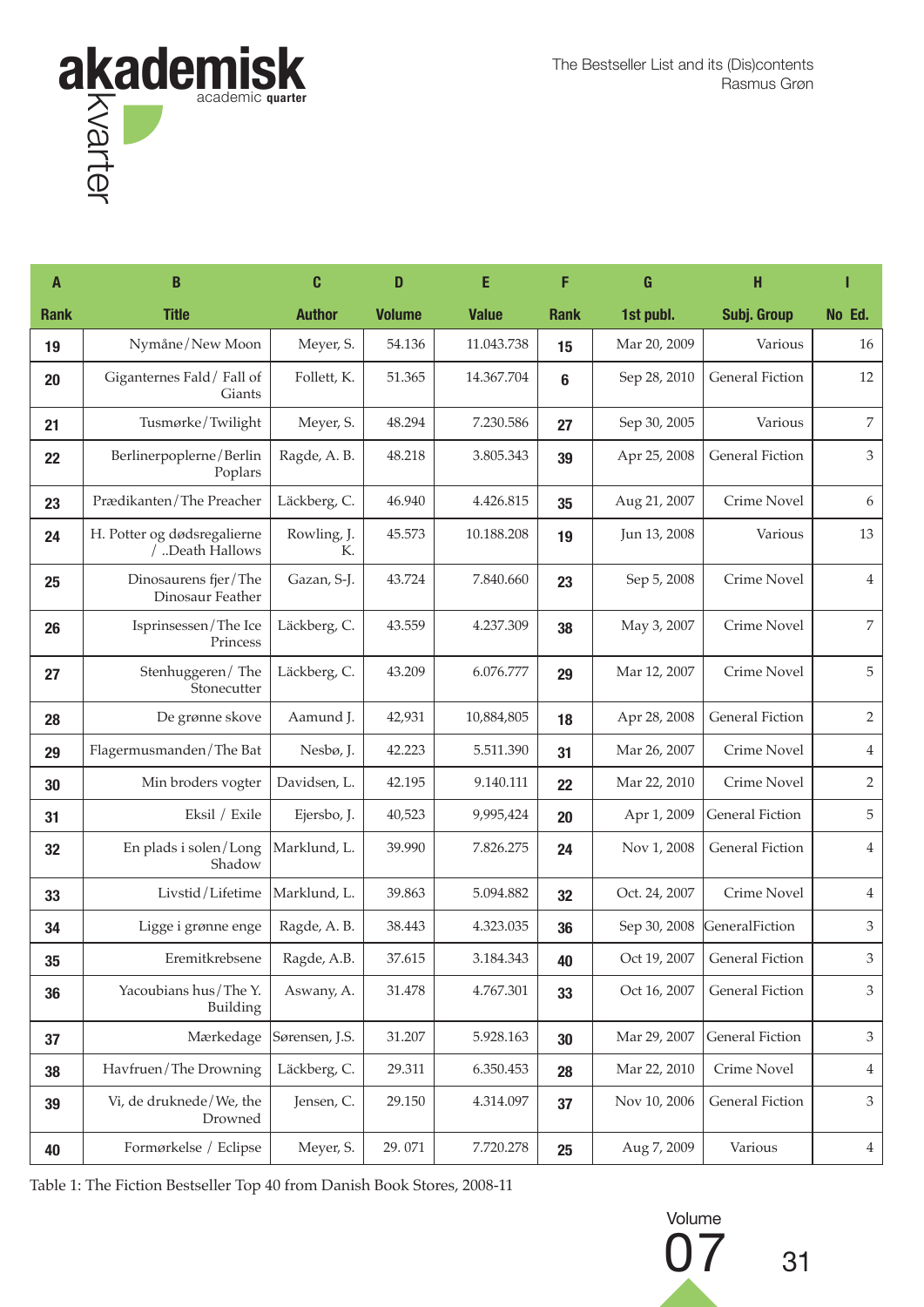Volume

32



| <b>Rank</b>     | <b>Author</b>     | <b>Volumes</b> | <b>Revenue</b> | <b>Titles</b>   | Eds. |
|-----------------|-------------------|----------------|----------------|-----------------|------|
| 1               | Jussi Adler Olsen | 475.395        | 57.330.517     | 7               | 21   |
| $\overline{2}$  | Stieg Larsson     | 326.683        | 50.095.755     | 3               | 10   |
| 3               | Ken Follett       | 279.496        | 56.991.150     | 8               | 11   |
| 4               | Camilla Läckberg  | 269.172        | 41.187.978     | 8               | 39   |
| 5               | Liza Marklund     | 253.951        | 29.127.462     | 11              | 26   |
| 6               | <b>Jo</b> Nesbø   | 215.766        | 31.935.976     | 10 <sup>1</sup> | 41   |
| $\overline{7}$  | Stephenie Meyer   | 212.758        | 45.567.610     | 7               | 40   |
| 8               | Leif Davidsen     | 157.916        | 29.179.224     | 14              | 40   |
| 9               | J. K. Rowling     | 154.830        | 32.607.602     | 7               | 81   |
| 10 <sup>1</sup> | Khaled Hosseini   | 148.348        | 17.388.858     | $\overline{2}$  | 16   |

Table 2: Top 10 Bestselling fiction authors 2008-11

|                | <b>Title</b>             | <b>DOP</b>     | 2008-1           | 2008-2             | 2009-1           | 2009-2           | $2010 - 1$     | 2010-2             | $2011 - 1$       | $2011 - 2$         | <b>Total</b> |
|----------------|--------------------------|----------------|------------------|--------------------|------------------|------------------|----------------|--------------------|------------------|--------------------|--------------|
| $\mathbf{1}$   | Pigen der legede med     | Oct 13 2006    | 42.225<br>35 %   | 29.437<br>25 %     | 18.236<br>15%    | 23.354<br>20%    | 1.350<br>$1\%$ | 3.572<br>$3\%$     | 876<br>$0.7\%$   | 387<br>$0,3\%$     | 119.437      |
| $\overline{2}$ | Kvinden i buret          | Sep 12<br>2007 | 426<br>$0,5\%$   | 10.372<br>$10\,\%$ | 4.915<br>4,5%    | 15.546<br>14 %   | 13.467<br>12%  | 31.136<br>29 %     | 21.143<br>20%    | 10.852<br>$10\%$   | 107.857      |
| 3              | Mænd der hader kvinder   | Jun 15<br>2006 | 30.119<br>28 %   | 28.398<br>$27\,\%$ | 20.509<br>19%    | 21.335<br>20%    | 804<br>$0,8\%$ | 3.853<br>$4\%$     | 940<br>$0.9\%$   | 382<br>$0,3\%$     | 106.340      |
| $\overline{4}$ | Fasandræberne            | May28<br>2008  | 1.374<br>$2\%$   | 16.627<br>18%      | 3.662<br>$4\%$   | 9.972<br>$11\%$  | 4.936<br>$5\%$ | 27.243<br>$30\,\%$ | 20.401<br>$22\%$ | 6.904<br>8%        | 91.119       |
| 5              | Luftkastellet der blev   | Oct 8<br>2007  | 17.559<br>20%    | 17.645<br>20%      | 13.536<br>15,5%  | 32.857<br>37 %   | 1.911<br>$2\%$ | 3.824<br>$4\ \%$   | 904<br>$1\,\%$   | 420<br>$0,5\%$     | 88.656       |
| 7              | Uendelige verden         | Mar 31<br>2008 | 12.568<br>$16\%$ | 26.089<br>32,5%    | 4.101<br>5%      | 18.281<br>23 %   | 3.901<br>$5\%$ | 9.947<br>12%       | 3.097<br>$4\%$   | 2.130<br>$2,5\%$   | 80.114       |
| 8              | Jordens søjler           | 1991           | 8.060<br>$11\%$  | 19.690<br>26 %     | 6.821<br>$9\,\%$ | 18.918<br>$25\%$ | 4.300<br>$6\%$ | 9.794<br>13%       | 5.152<br>7%      | 2.344<br>$3\ \%$   | 75.079       |
| 9              | Drageløberen             | Jan 14<br>2008 | 32.609<br>43 %   | 19.826<br>26 %     | 8.615<br>$11\%$  | 9.305<br>12%     | 1.329<br>$2\%$ | 3.008<br>$4\%$     | 409<br>$0,5\%$   | 1.010<br>$1,5\%$   | 76.111       |
| 10             | På udkig efter Hemingway | Sep 23<br>2008 | X                | 56.277<br>80,5%    | 3.493<br>5%      | 8.541<br>12%     | 509<br>$1\%$   | 766<br>$1\%$       | $\chi$           | 410<br>$0,\!5\,\%$ | 69.996       |
| 11             | Under en strålende sol   | Aug 14<br>2008 | 11.177<br>17%    | 23.381<br>$34\%$   | 14.029<br>20%    | 12.972<br>19 %   | 1.590<br>$2\%$ | 3.576<br>$5\,\%$   | 993<br>$1,5\%$   | 1.170<br>$1,5\%$   | 68.888       |
| 16             | Havets katedral          | Mar 12<br>2008 | 6.292<br>$11\%$  | 14.142<br>25 %     | 3.133<br>6%      | 9.248<br>16%     | 2.767<br>5%    | 11.156<br>20%      | 5.961<br>10%     | 4.115<br>7%        | 56.814       |
| 37             | Mærkedage                | Mar 29<br>2007 | 12.225<br>39 %   | 8.366<br>$27\,\%$  | 1.330<br>$4\%$   | 4.302<br>14 %    | 1.921<br>6%    | 1.633<br>$5\,\%$   | 1.430<br>$5\,\%$ | X                  | 31.207       |
| 39             | Vi, de druknede          | Nov 10<br>2006 | 2.909<br>10%     | 10.798<br>37 %     | 3.025<br>$10\%$  | 4.478<br>15%     | 1.627<br>$6\%$ | 4.543<br>16%       | 727<br>$2,5\%$   | 1.043<br>$3,5\%$   | 29.150       |

Table 3: Temporal distribution of sold copies